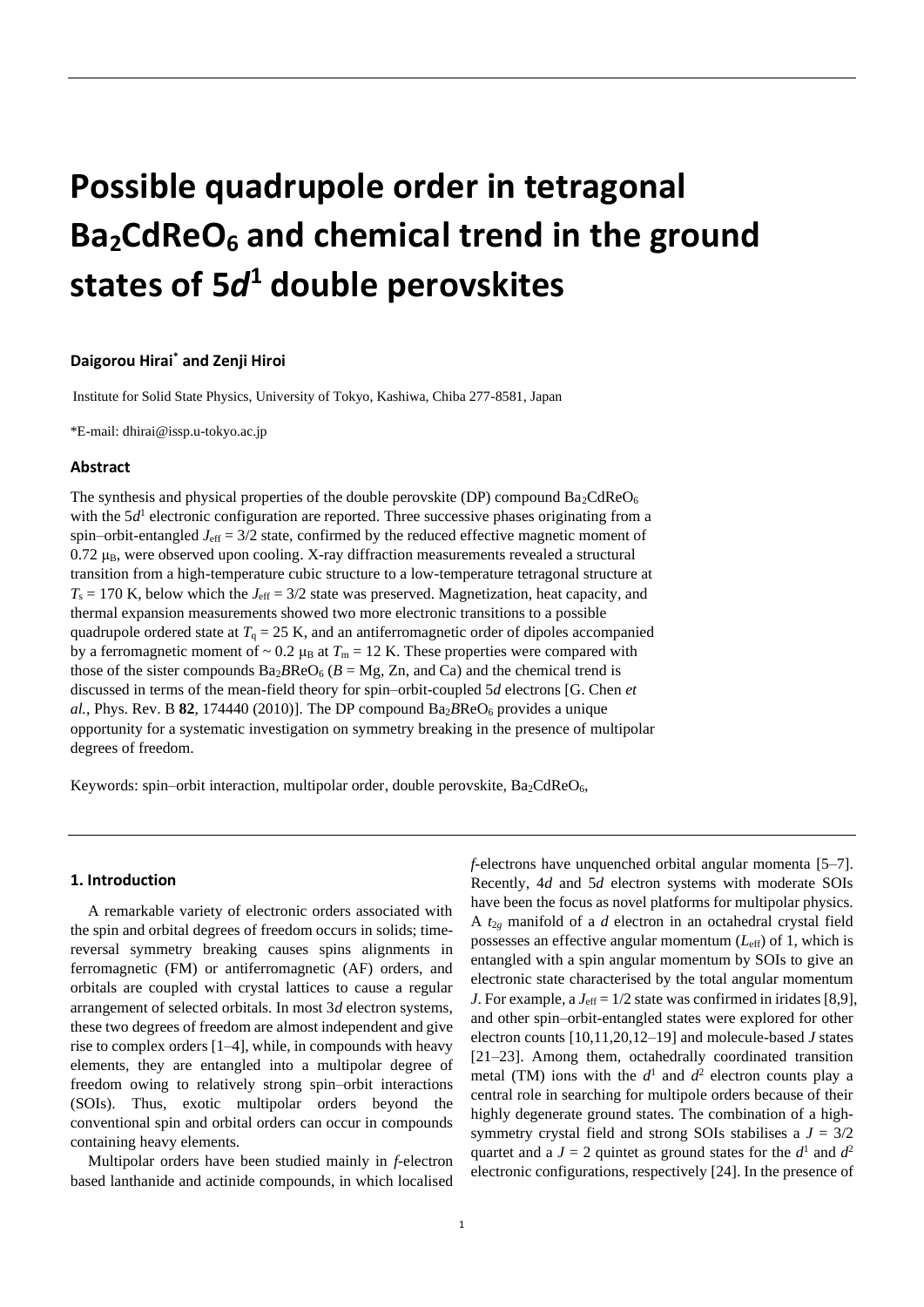multipolar degrees of freedom, orderings of quadrupole and octupole moments are proposed [10–15]. Compared to the *f* electron systems, the spatially extended nature of *d* orbitals enhances direct interactions between multipoles to stabilise unique multipolar orders in 4*d*/5*d* electron systems.

Double-perovskite (DP) compounds [25] provide a material platform hosting a wide variety of multipolar orders. They have the chemical formula *A*2*BBʹ*O6, where *B* and *Bʹ* denote a nonmagnetic ion and a 4*d* or 5*d* TM ion, respectively. The octahedrally coordinated *B* and *Bʹ* ions form a rock salttype arrangement in the cubic DP structure with the space group *Fm*–3*m*. DP compounds are mostly Mott insulators because of the relatively large distances between TM ions, although most of the 5*d* TM compounds are weakly correlated metals with large bandwidths. Furthermore, the regular octahedral coordination at the TM site results in an unquenched orbital moment that is entangled with spin to give multipolar degrees of freedom.

Signatures of quadrupole and octupole orders have been observed in various DP compounds [26–34]. Among them, quadrupole ordering was intensively discussed in  $Ba<sub>2</sub>NaOsO<sub>6</sub>$ , which contains  $Os^{7+}$  ions with the  $5d^1$  electronic configuration [26–29]. Nuclear magnetic resonance (NMR) studies revealed an unusual noncollinear AF structure accompanied by a large FM moment induced by spin canting with an angle of 67° below  $T_N = 6.8$  K [26]. Theoretical work suggested that this magnetic order is driven by a quadrupole order existing at higher temperatures [10,35]. Indeed, the NMR measurements observed breaking of the fourfold lattice symmetry while preserving the time-reversal symmetry between 10 and 11 K in an applied magnetic field of 9 T [26]. Moreover, a phase transition, possibly originating from the quadrupole order, was observed at 9.5 K at zero field in recent heat capacity and magnetic susceptibility measurements [27]. On the other hand, in another DP Ba<sub>2</sub>MgReO<sub>6</sub> containing Re<sup>6+</sup> ions with the  $5d<sup>1</sup>$ configuration, a quadrupole order and a noncollinear AF order with a spin canting angle of 40° were observed by bulk material properties and diffraction measurements [30–32]. For the  $5d^2$  DPs  $Ba_2BOsO_6$  ( $B = Zn$ , Mg, and Ca) containing  $Os^{6+}$ ions, the possibility of a ferro-octupole order was proposed to explain the experimental observations [33]: the time-reversal symmetry breaking observed in muon spin relaxation experiments, the absence of a magnetic Bragg peak in neutron diffraction measurements, and the spin gap observed in inelastic neutron scattering experiments.

Although several DPs exhibit similar multipolar orders, different ground states sometimes appear in spite of the same electronic count and crystal structure. For example, Ba2LiOsO6, which is isostructural and isoelectronic with  $Ba<sub>2</sub>NaOsO<sub>6</sub>$ , shows only one phase transition at 8 K to an AF order without an FM moment [28]. The origin of the different ground states has hereto not been understood. To unveil a critical factor that determines multipolar ground states, a systematic study with varying of specific parameters is highly desirable.

The DP family  $Ba<sub>2</sub>BReO<sub>6</sub>$  containing  $Re<sup>6+</sup> (5d<sup>1</sup>)$  provides an ideal platform for such a systematic study of multipolar ground states, thanks to the wide variety of divalent cations on the *B* site. There are three cubic DP compounds in addition to  $Ba<sub>2</sub>MgReO<sub>6</sub>$ :  $Ba<sub>2</sub>ZnReO<sub>6</sub>$  [36],  $Ba<sub>2</sub>CdReO<sub>6</sub>$  [37,38], and  $Ba<sub>2</sub>CaReO<sub>6</sub>$  [39,40]. Their lattice constants systematically increase, appearing in the order  $Ba<sub>2</sub>MgReO<sub>6</sub> < Ba<sub>2</sub>ZnReO<sub>6</sub>$  $Ba_2CdReO_6 < Ba_2CaReO_6$  as the ionic radii of the *B* site cations increase as  $Mg < Zn < Cd < Ca$ . Accordingly, the electronic ground states change systematically.  $Ba<sub>2</sub>MgReO<sub>6</sub>$ and  $Ba<sub>2</sub>ZnReO<sub>6</sub>$  with relatively small lattice constants show FM behaviour, as evidenced by hysteresis in the isothermal magnetisation below the magnetic transition temperatures *T<sup>m</sup>*  $= 18$  and 11 K, respectively [30,36]. Above  $T_m$ , the  $B = Mg$ and Zn compounds show additional phase transitions at approximately the same temperature,  $T<sub>q</sub> = 33$  K, which was revealed to be a quadrupole ordering transition for  $B = Mg$ ; for  $B = Zn$  it was unclear because the transition was very broad, possibly due to the poor sample quality or cation site mixing. In contrast,  $Ba<sub>2</sub>CaReO<sub>6</sub>$ , which has the largest unit cell, shows a single-phase transition to a collinear AF order below  $T_m =$ 15.4 K [40]. For  $Ba_2CdReO_6$  with an intermediate lattice constant, the magnetic ground state has not been reported.

In this work, we report on the synthesis and physical properties of  $Ba_2CdReO_6$ . X-ray diffraction (XRD) measurements revealed a transition from a high-temperature cubic structure to a low-temperature tetragonal structure at *T<sup>s</sup>*  $= 170$  K. At  $T<sub>q</sub> = 25$  K, another phase transition was observed in heat capacity and linear thermal expansion. Furthermore, an FM behaviour with a saturation moment of 0.21  $\mu$ B was observed below  $T_m = 12$  K. These successive phase transitions at  $T_q$  and  $T_m$  are very similar to those observed in Ba<sub>2</sub>MgReO<sub>6</sub> with the smallest lattice constant. Thus, the  $B = Mg$ , Zn, and Cd compounds are likely to share common electronic ground states. Since the magnetic order of the  $B = Ca$  analogue is different from the others, there must be a boundary between *B*  $=$  Cd and Ca. It seems that the ground states of  $Ba<sub>2</sub>BReO<sub>6</sub>$  are sensitive to subtle changes in the lattice constant. Understanding the reason behind the same will shed light on the microscopic mechanism of multipolar ordering in 5*d* electron systems.

#### **2. Experimental**

Polycrystalline Ba<sub>2</sub>CdReO<sub>6</sub> samples were prepared by a conventional solid-state reaction. BaO, CdO, and  $ReO<sub>3</sub>$ powders were mixed at a 2:1:1 ratio in an argon-filled glove box. The mixture was pelletised and sealed in an evacuated quartz tube. The tube was heated at 700 °C for 24 h. The sintered pellet was crushed and re-pelletised in a glove box, and then heated in an evacuated quartz tube at 800 °C for 24 h. The obtained pellet had a dark blue colour.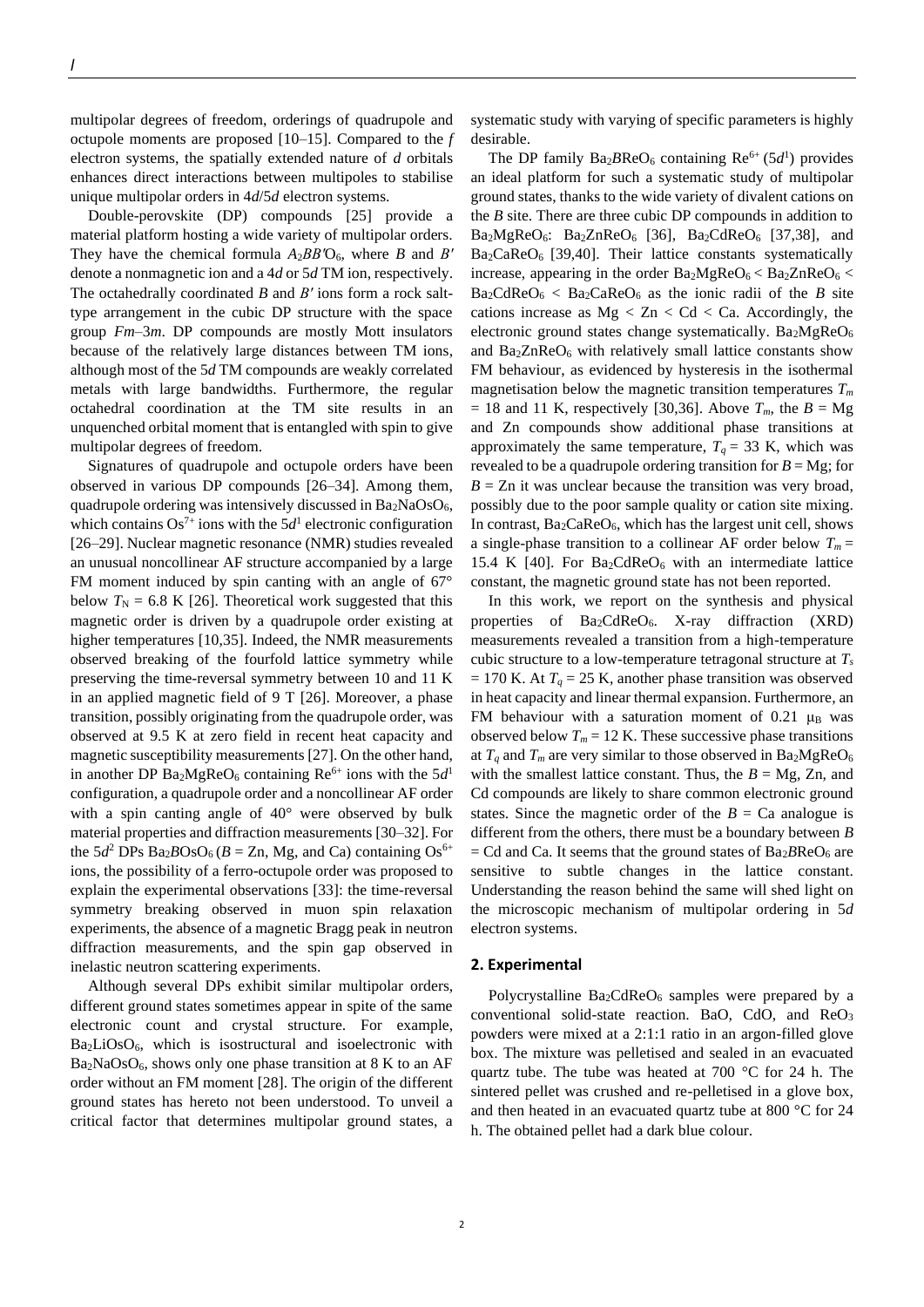The synthesised polycrystalline samples were characterised by XRD in a diffractometer (SmartLab, Rigaku Corporation, Japan) with monochromatic Cu K*α* radiation.

Electrical resistivity measurements were performed with a standard four-probe configuration in a physical properties measurement system (PPMS, Quantum Design, USA). Electrical contacts were made using silver paint (DuPont 4922N). Magnetic susceptibility was measured using a magnetic properties measurement system (MPMS-3, Quantum Design, USA). A polycrystalline pellet was attached to a quartz sample holder with varnish. Heat capacity measurements were made using a semi-adiabatic thermal relaxation technique in the PPMS. Thermal contact between the sample and sapphire sample stage was made using Apiezon-N grease.

The linear thermal expansion, *ΔL*(*T*)/*L*(300 K), was measured by the strain gauge method. A strain gauge (KFL05- 120-C1-11, gauge factor 2.01 at 297 K, Kyowa, Japan) was glued to a sintered pellet of polycrystalline  $Ba<sub>2</sub>CdReO<sub>6</sub>$ , and the thermal variation of the sample size was recorded as a change in the resistance of the strain gauge. The strain gauge was calibrated by measuring a copper plate (purity 99.99%) with a known linear thermal expansion [41]. Because we used polycrystalline samples, the measured *ΔL*/*L* was approximately proportional to the expansion of volume *V* in the relation *ΔV*/*V* = 3*ΔL*/*L*.

# **3. Results**

## *3.1 Structural transition*

As shown in Fig. 1a, the XRD patterns of  $Ba<sub>2</sub>CdReO<sub>6</sub>$ measured at 4 and 300 K are significantly different, indicating a structural transition during cooling. The XRD pattern at 300 K is indexed based on a face-centred cubic cell with a lattice parameter of  $a = 8.3253(1)$  Å, which is close to the  $a = 8.322$ Å previously reported for the powder sample [38]. No site mixing between the Cd and Re sites was observed in the Rietveld refinement. In contrast, splitting of some diffraction peaks was observed at 4 K. For example, the inset of Fig. 1a shows a splitting of the 4 0 0 reflection into two peaks. The low- and high-angle peaks have a two-to-one intensity ratio, indicating a structural change to a tetragonal cell with a *c*-axis length longer than the *a*-axis length. No superlattice reflection was observed at 4 K, which implies that the primitive cell is unchanged through the transition.

The high-temperature face-centred cubic cell was transformed into a low-temperature body-centred tetragonal cell. All reflections in the 4 K pattern are indexed to a tetragonal cell of the space group *I*4/*m* with lattice constants of  $a = 5.86948(4)$  Å and  $c = 8.32632(8)$  Å. This space group is identical to that of the low-temperature structure of the sister compound  $Ba_2CaReO_6$  [40]. The structural transition possibly occurs at  $T_s = 170$  K, where anomalies in the heat capacity and linear thermal expansion were observed, as shown in Figs. 1b and c.



**Figure 1.** (a) Powder XRD patterns at 300 and 4 K for the DP  $Ba<sub>2</sub>CdReO<sub>6</sub>$ . The peaks at 300 K are indexed based on a cubic unit cell with  $a = 8.3253(1)$  Å in the space group  $Fm-3m$ . The inset shows that a single peak of the 4 0 0 reflection of the cubic cell at 300 K splits into two peaks of 0 0 4 and 2 2 0 reflections of the low-temperature tetragonal cell at 4 K. The subscripts t and c denote the index based on the tetragonal and cubic cells, respectively. The temperature dependences of (b) heat capacity and (c) linear thermal expansion *ΔL*(*T*)/*L*(300 K) show anomalies in the structural transition at  $T_s = 170$  K.

The cubic-to-tetragonal transition from the space group *Fm*–3*m* to *I*4/*m* is common to several DPs [42,43]. The origin of this structural transition is considered to be a size mismatch between the constituent ions. In the case of the simple cubic perovskite  $ABO<sub>3</sub>$ , the A–O bond length ideally equals the B– O bond length multiplied by  $\sqrt{2}$ . Thus, the size mismatch between the A and B cations is described by the Goldschmidt tolerance factor,  $t = (r_A + r_O)/\sqrt{2(r_B + r_O)}$ , where  $r_A$ ,  $r_B$ , and  $r_O$ are the ionic radii of A, B, and O, respectively [44]. When the A cation size is relatively small, the size mismatch is accommodated by tilting or rotation of the  $BO<sub>6</sub>$  octahedra. For DPs, the average of the ionic radii of the *B* and *Bʹ* cations is used for  $r_B$ . The tolerance factors of  $Ba_2BReO_6$ were calculated to be *t* = 1.046, 1.041, 0.990, and 0.979 for *B* = Mg, Zn, Cd, and Ca, respectively (Table 1), using the ionic radii from the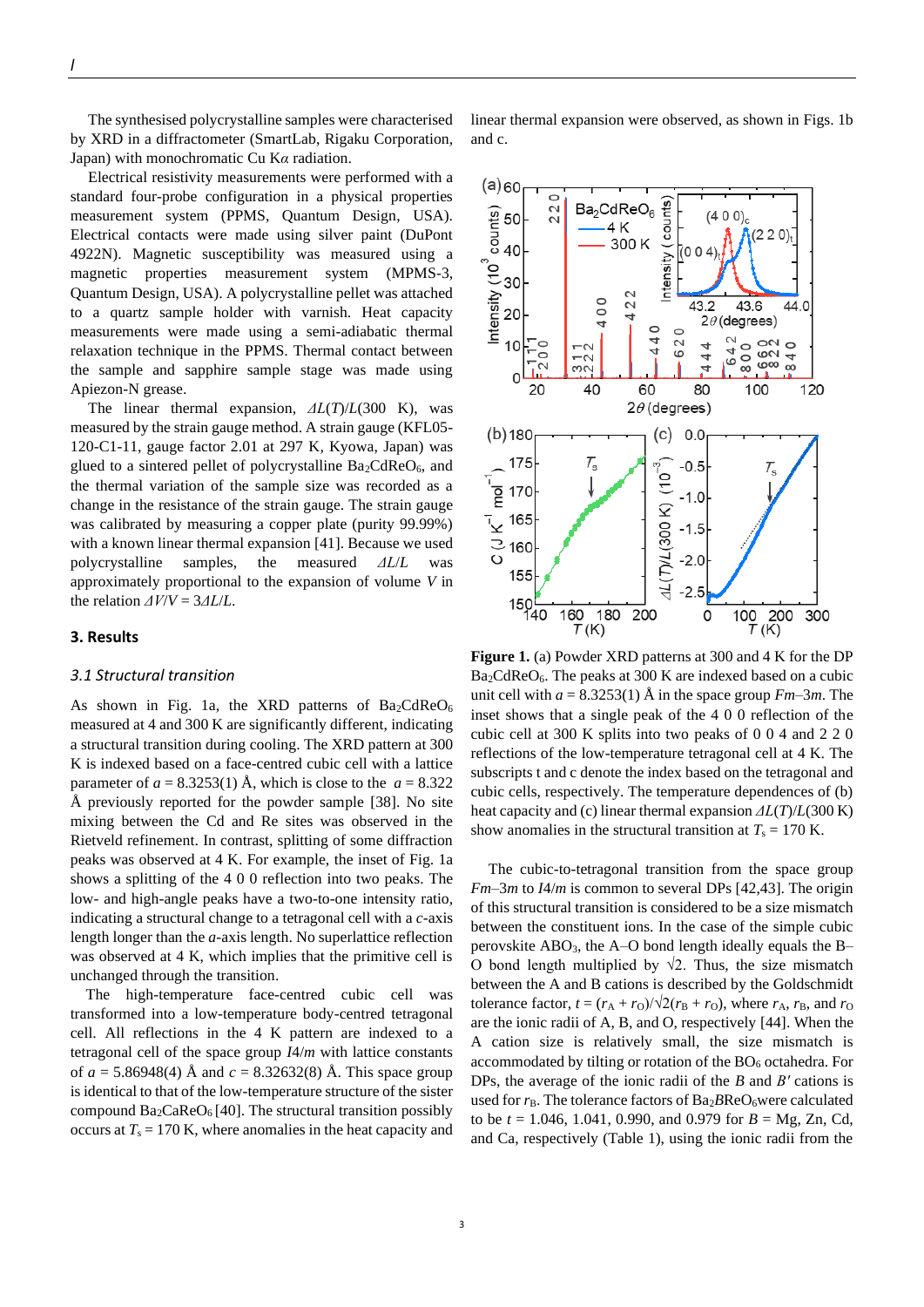literature [45]. Since *t* is smaller than unity for  $B = Cd$  and Ca, a structural instability causing tilt or rotation of the octahedra is expected. In fact,  $Ba_2CaReO_6$  shows a structural transition from a cubic *Fm*–3*m* structure to a tetragonal *I*4/*m* structure at 120 K [40]. In contrast, the Mg and Zn compounds exhibit no such transition. Therefore, it is natural to assume that the same type of structural transition occurs in Ba<sub>2</sub>CdReO<sub>6</sub> at  $T_s = 170$ K. The reason why the Cd compound with *t* closer to unity has a slightly higher transition temperature than that of the Ca compound is not clear; the structural stability may be in a delicate balance and is influenced by factors other than the ion size mismatch.

**Table 1.** Comparison between the parameters of DP type rhenates with the  $5d<sup>1</sup>$  electronic configuration. *a* is the lattice constant of the cubic  $Fm-3m$  structure at room temperature.  $T_s$ is the temperature of the structural transition from *Fm*–3*m* to *I*4/*m*.  $T_q$  and  $T_m$  refer to the temperatures of quadrupole and magnetic orders, respectively.  $M<sub>sat</sub>$  is the saturation magnetic moment at 2 K, and  $\mu_{\text{eff}}$  is the effective magnetic moment in the unit of the Bohr magneton obtained from Curie–Weiss fitting for the data measured at a magnetic field of 7 T. The three values for the Mg compound are the single crystal data obtained in the magnetic field along the [100], [110], and [111] directions.

| $B$ in<br>Ba <sub>2</sub> BReO <sub>6</sub> | Mg           | Zn        | C <sub>d</sub> | Ca         |
|---------------------------------------------|--------------|-----------|----------------|------------|
| Ionic radius<br>of $B^{2+}$ ion $(A)$       | 0.720        | 0.740     | 0.95           | 1.00       |
| Tolerance<br>factor                         | 1.046        | 1.041     | 0.990          | 0.979      |
| a(A)                                        | 8.0802(2)    | 8.1148(1) | 8.3253(1)      | 8.371(4)   |
| $T_{\rm s}$ (K)                             | NA           | NA        | 170            | 120        |
| $T_q$ (K)                                   | 33           | 33?       | 25             | NA         |
| $T_{m}$ (K)                                 | 18           | 11        | 12             | 15.4       |
| $M_{\text{sat}}$ at 2 K                     | 0.254,       | 0.1       | 0.211          | NA         |
| $(\mu_B)$                                   | 0.265,       |           |                |            |
|                                             | 0.307        |           |                |            |
| $\mu_{\rm eff}$ ( $\mu_{\rm B}$ )           | 0.678(1),    | 0.940     | 0.720(1)       | 0.744(2)   |
| above $T_q$                                 | $0.689(1)$ , |           |                |            |
|                                             | 0.673(1)     |           |                |            |
| $\mu_{\rm eff}(\mu_{\rm B})$                | $0.459(3)$ , | <b>NA</b> | 0.50(1)        | <b>NA</b>  |
| between $T_q$                               | $0.472(4)$ , |           |                |            |
| and $T_{\rm m}$                             | 0.478(5)     |           |                |            |
| $\Theta_W$ (K)                              | $-14.6(2)$ , | $-66(2)$  | $-15.3(6)$     | $-38.8(6)$ |
| above $T_q$                                 | $-15.2(3)$ , |           |                |            |
|                                             | $-11.2(2)$   |           |                |            |
| $\Theta_W(K)$                               | $20.2(1)$ ,  | <b>NA</b> | 10.3(1)        | <b>NA</b>  |
| between $T_q$                               | $20.0(1)$ ,  |           |                |            |
| and $T_{\rm m}$                             | 19.7(2)      |           |                |            |
| References                                  | [30, 36]     | $[36]$    | This study     | [40]       |

## *3.2 Electronic properties*

The electric resistivity of  $Ba_2CdReO_6$  was as high as 0.2  $MΩ$  cm at room temperature. Its temperature dependence follows a thermal activation type,  $\rho(T) = A \exp(\frac{\Delta}{T})$ , with an

activation energy of  $\Delta$  = 0.24 eV, which is comparable to those of other  $5d^1$  DPs:  $\Delta = 0.17$  eV for Ba<sub>2</sub>MgReO<sub>6</sub> [30] and  $\Delta =$ 0.26 eV for  $Ba_2CaReO_6$  [39]. Thus,  $Ba_2CdReO_6$  is a Mott insulator with a relatively small energy gap.



**Figure 2.** (a) Temperature dependence of the magnetic susceptibilities of polycrystalline  $Ba_2CdReO_6$  measured during heating after zero-field cooling (ZFC), and on cooling in an applied magnetic field of 0.1 T (FC). The inset shows an inverse magnetic susceptibility measured at  $B = 7$  T. The black line represents the Curie–Weiss fit between 100 and 400 K, which yields a Weiss temperature of  $\Theta_W = -15.3(6)$  K and an effective magnetic moment of  $\mu_{eff} = 0.720(1) \mu_B$ . (b) Isothermal magnetizations measured at 100 and 2 K.

Magnetic susceptibility measurements revealed the spin– orbit-entangled electronic state of  $Ba<sub>2</sub>CdReO<sub>6</sub>$ . The inverse susceptibility, shown in the inset of Fig. 2a, exhibits a linear temperature dependence over a wide temperature range between 50 and 400 K, demonstrating a Curie–Weiss-type magnetism for localised 5*d* electrons in the paramagnetic state. There is no visible anomaly at the structural transition at  $T_s =$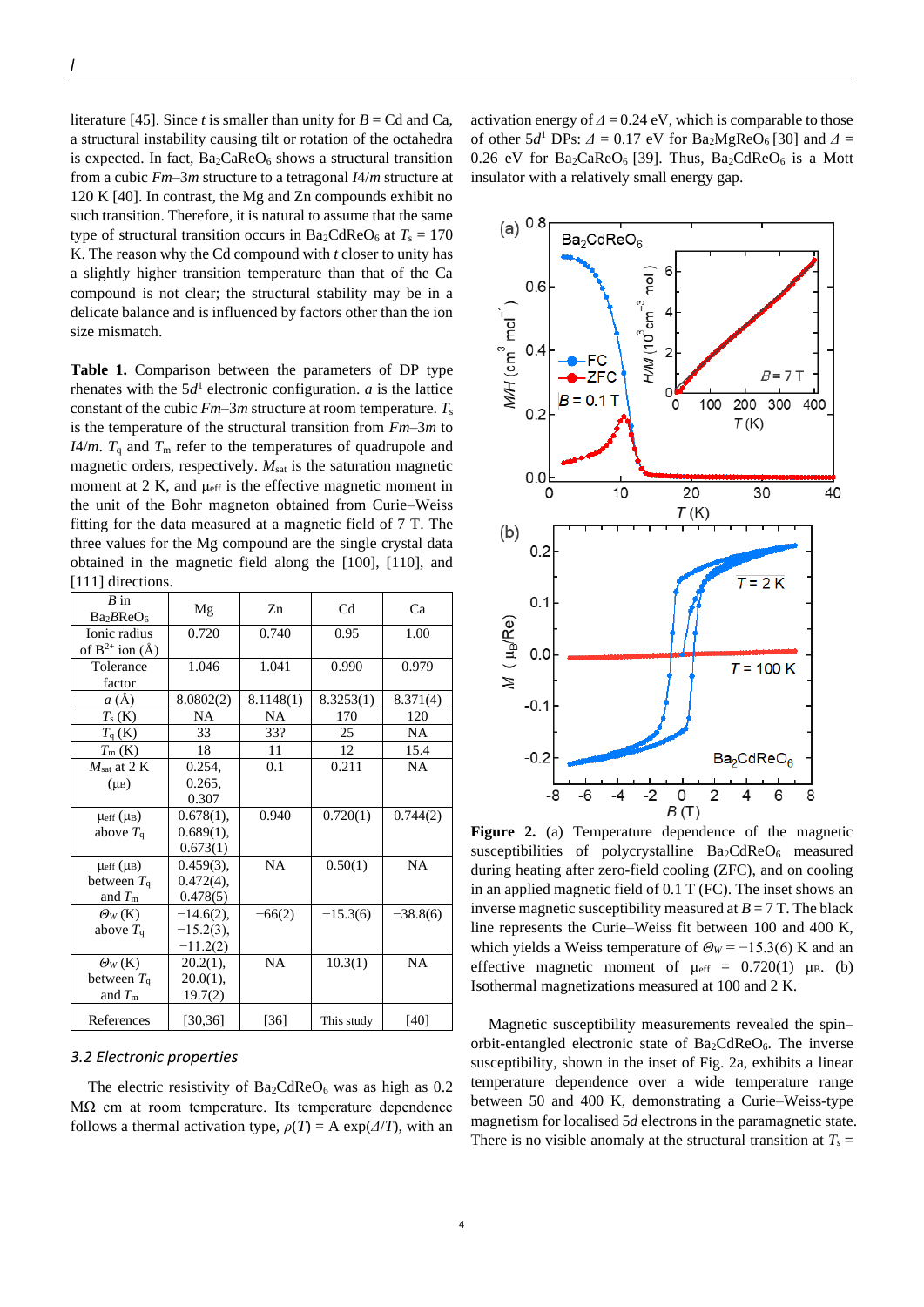170 K, which indicates that magnetic interactions between 5*d* electrons are not affected by the structural transition. A fit to the Curie–Weiss formula,  $1/\chi = (T - \Theta_W)/C$ , in a temperature range of 100–400 K yields a Weiss temperature of  $\Theta_W$  =  $-15.3(6)$  K and a Curie constant of  $C = 0.0648(1)$  cm<sup>3</sup> K mol<sup>-1</sup>. The negative Weiss temperature indicates dominant AF interactions. The effective magnetic moment is calculated to be 0.720(1)  $\mu_B$ , which is considerably smaller than the 1.73  $\mu_B$ expected for spin-1/2. This large reduction is ascribed to the cancelation of spin and orbital angular momenta coupled antiparallelly by SOIs. Although the magnetic moment should be zero ( $M = 2S - L = 0$ , for an ideal  $J_{\text{eff}} = 3/2$  state) non-zero moments have been observed in real materials, which may be owing to hybridisation between the 5*d* state of the transition metal and the 2*p* state of oxygen [46,47] as well as the contribution of an excited  $J_{\text{eff}} = 1/2$  state [13]. The reduced moment of Ba<sub>2</sub>CdReO<sub>6</sub> is comparable to the  $\sim 0.68 \mu_B$  of  $Ba<sub>2</sub>MgReO<sub>6</sub>$  [30] and ~ 0.60  $\mu_B$  of Ba<sub>2</sub>NaOsO<sub>6</sub> [29], demonstrating that similar spin–orbit-entangled electronic states are realised in these compounds. Note that, even for 5*d* electron systems, the effective moment is approximately 1.73  $\mu_B$  when the orbital angular momentum is quenched by a lowsymmetry crystal field. For example, a quantum magnet  $Ca<sub>3</sub>ReO<sub>5</sub>Cl<sub>2</sub>$  containing  $Re<sup>6+</sup>$  ions in the distorted O<sub>5</sub>Cl octahedron has an effective moment of 1.59  $\mu$ <sub>B</sub> [48,49].

As shown in Fig. 2, the magnetic susceptibility increases steeply below 12 K, which signals a transition to a magneticdipole ordered phase. The large increase below 12 K and the difference between the field-cooling and zero-field-cooling curves is owing to the appearance of an FM moment. This is evidenced by the hysteresis in the isothermal magnetisation curve at 2 K (Fig. 2b). The saturation magnetic moment of  $0.21 \mu_B$  at 2 K and 7 T is too small for a ferromagnet, and is comparable to the saturation moments of  $\sim 0.3 \mu_{\text{B}}$  and  $0.25 \mu_{\text{B}}$ reported for the noncollinear AF orders in the sister compounds  $Ba<sub>2</sub>MgReO<sub>6</sub>$  [30] and  $Ba<sub>2</sub>NaOsO<sub>6</sub>$  [29], respectively. Considering the dominant AF interactions, the magnetic order of  $Ba<sub>2</sub>CdReO<sub>6</sub>$  is likely a similar noncollinear AF structure with a large canting angle. This unusual canted AF order has been suggested to be stabilised by the preceding quadrupole order at high temperatures [10,35]. Thus, we carefully examined the physical properties above *T*m.

# *3.3 Possible quadrupole transition*

Figure 3 shows the inverse magnetic susceptibility, heat capacity, and linear thermal expansion data below 50 K. In the heat capacity data, a peak indicative of a second-order phase transition is observed at  $T_m = 12$  K, confirming the magnetic phase transition. In addition, there is another peak at  $T<sub>q</sub> = 25$ K, demonstrating an additional bulk phase transition. The absence of a distinct anomaly in the magnetic susceptibility at  $T_q$  suggests that this phase transition is not magnetic in origin. On the other hand, a kink is observed in the linear thermal

expansion data, as shown in Fig. 3c. Generally, thermal expansion measurements can sensitively probe a structural change. Thus, the  $T_q$  transition must be either a purely structural transition or an electronic transition that is accompanied by a structural change.



**Figure 3.** Anomalies at  $T_q = 25$  K and  $T_m = 12$  K observed in the temperature dependences of (a) inverse magnetic susceptibility measured at a magnetic field of 7 T, (b) heat capacity, and (c) linear thermal expansion. The black solid lines in (a) represent the two Curie–Weiss regions across *T*q.

Although there is no clear anomaly in the magnetic susceptibility, the slope of the inverse susceptibility changes after crossing  $T<sub>q</sub>$ . A Curie–Weiss fit to the narrow temperature range between  $T_q$  and  $T_m$  gives a positive Weiss temperature of  $\Theta_W$  = 10.3(1) K and an effective magnetic moment of  $\mu_{\text{eff}}$  = 0.50(1) μ<sub>B</sub>, while  $\Theta_W = -15.3(6)$  K and μ<sub>eff</sub> = 0.720(1) μ<sub>B</sub> are obtained for a fit above  $T<sub>q</sub>$ . Thus, the dominant magnetic interactions switch from AF to FM across  $T<sub>q</sub>$ , and the effective magnetic moment is reduced by 70%. These changes must originate from a crucial change in the electronic state at  $T<sub>q</sub>$ . Similar changes were observed in the Mg compound at the quadrupole order transition: upon cooling, the Weiss temperature changed from  $-15$  to 20 K, and the effective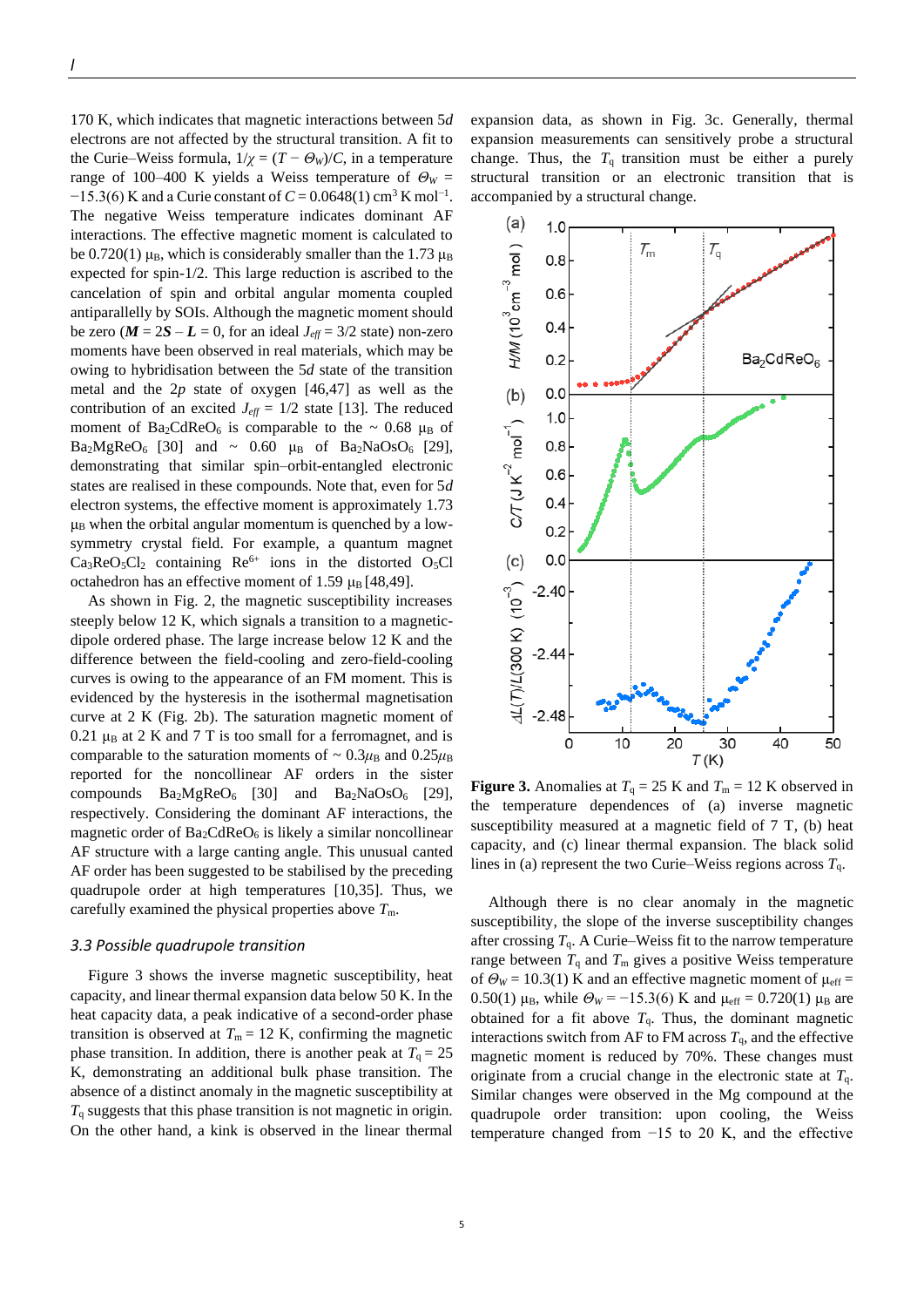moment decreased from 0.68  $\mu_B$  to 0.47  $\mu_B$  [30]. Therefore, the  $T_q$  transition of the Cd compound is likely to be due to a quadrupole order. The reduction of the effective moment has been attributed to the lifting of the degeneracy of the  $J_{\text{eff}} = 3/2$ quartet by the quadrupole order. In fact, theory predicts a reduction of magnetic moment by a factor of  $(3/5)^{1/2}$  (~ 77%) by a quadrupole ordering [13], which is in good agreement with the experimental observations. Once a quadrupole order sets in, the interactions between the 5*d* electrons are modified and become anisotropic, which may result in the sign change of the Weiss temperatures, as observed in these DPs.

The  $J_{\text{eff}} = 3/2$  quartet state has fifteen possible active moments, including three from magnetic dipoles, five from electric quadrupoles, and seven from magnetic octupoles [10,50]. Among them, the dipole and octupole moments can give rise to magnetic orders, while the quadrupole moments can form an order of electronic charges. Only a quadrupole moment, which is an anisotropic distribution of charges around the nuclei, can induce lattice distortion through electron–phonon interactions. However, the induced lattice distortion must be small because coupling to the lattice is generally weak. In fact, the structural change induced by the quadrupole order in  $Ba<sub>2</sub>MgReO<sub>6</sub>$  is extremely small [32]. For Ba2CdReO6, our laboratory XRD measurements failed to detect a structural change at  $T<sub>q</sub> = 25$  K, but the linear thermal expansion in Fig. 3c shows a clear kink: from 50 K, it decreases upon cooling and starts to increase below  $T<sub>q</sub>$ . This negative thermal expansion is probably attributed to the development of an electronic order. Therefore, it is plausible that the quadrupole moments order at  $T<sub>q</sub>$ . The linear thermal expansion decreases again below  $T<sub>m</sub>$ , implying that the negative thermal expansion is suppressed by the magnetic dipole order. It is likely that the quadrupole moments themselves are reduced upon cooling below  $T<sub>m</sub>$  with the relative dipole components increasing.

## **4. Discussion**

### *4.1 Chemical trend*

The physical properties of  $Ba_2CdReO_6$  are compared with those of the related DPs Ba<sub>2</sub>BReO<sub>6</sub> in Table 1. With an increase in the size of cations at the *B* site, the lattice expands systematically. The crystal structures of  $B = Mg$  and Zn with tolerance factors larger than one remain cubic at low temperatures and pseudo-cubic with very small tetragonal deformation below  $T_q$  for  $B = Mg$ . In contrast, cubic-totetragonal structural transitions accompanied by a rotation of the  $BO<sub>6</sub>$  octahedra occur for DPs with tolerance factors smaller than unity at  $T_s = 170$  and 120 K for  $B = Cd$  and Ca, respectively. On the other hand, from an electronic point of view, the Mg, Zn, and Cd compounds share a common feature at low temperatures, while the Ca compound is different: the former exhibit quadrupole ordering at  $T<sub>q</sub>$  followed by canted AF ordering with large FM moments below  $T<sub>m</sub>$ , whereas the latter shows a single transition to the collinear AF order [40]. It is also noted that the properties of  $B = Mg$  and Cd are significantly similar to each other: the saturation moment of the magnetically ordered phase is approximately  $0.2 \mu_B$ , and two Curie–Weiss regions exist in the inverse magnetic susceptibilities across  $T<sub>q</sub>$ . It is remarkable that the Cd compound shows a cubic-to-tetragonal transition at high temperatures, similar to the Ca compound, and successive transitions to the quadrupole and magnetic orders, like the Mg compound.



**Figure 4.** Schematic mean-field phase diagram for the *d* <sup>1</sup> DP with the  $J_{\text{eff}} = 3/2$  quartet state depicted as a function of the electric quadrupole interaction *V* for  $J/J = 0.2$ . 'Dipole [1 1 0]' and 'Dipole [1 0 0]' refer to the two-sublattice noncollinear dipole orders with the net FM moments pointing along the [1 1 0] and [1 0 0] axes, respectively. 'Quadrupole' and 'Dipole + Octupole' refer to multipole orders of electric quadrupoles and orders of magnetic dipoles and octupoles, respectively. The DPs  $Ba<sub>2</sub>BReO<sub>6</sub>$  ( $B = Mg$ , Zn, Cd, and Ca) are approximately located at the positions marked by the arrows. The lattice constants increase to the left with decreasing *V*. The 'Dipole [1 1 0]' and 'Dipole [1 0 0]' orders are not distinct as they differ only in the direction of the net moment. The Cd compound may be located in the 'Dipole [1 0 0]' region.

It is expected that a cubic-to-tetragonal structural transition at high temperatures lifts the multipolar degeneracy and suppresses a multipolar order at low temperatures since a structural transition often induces a distortion of the  $BO_6$ octahedron that quenches the orbital angular moment of *d* electrons. However, this was not the case for the Cd compound. The  $J_{\text{eff}} = 3/2$  electronic state is preserved even in the tetragonal phase, as evidenced by the reduced effective magnetic moment below *T*s. Similarly, for the Ca compound, the inverse magnetic susceptibility does not show a visible change at the structural transition[40], reflecting a negligible change in the spin-orbit entangled electronic state. The cubicto-tetragonal transitions are mainly caused by the rotations of the undeformed  $\text{ReO}_6$  octahedra. Therefore, the degeneracy of the  $J_{\text{eff}} = 3/2$  quartet is not lifted in the tetragonal phase. This may also be the case for other tetragonally distorted 5*d* <sup>1</sup> DPs: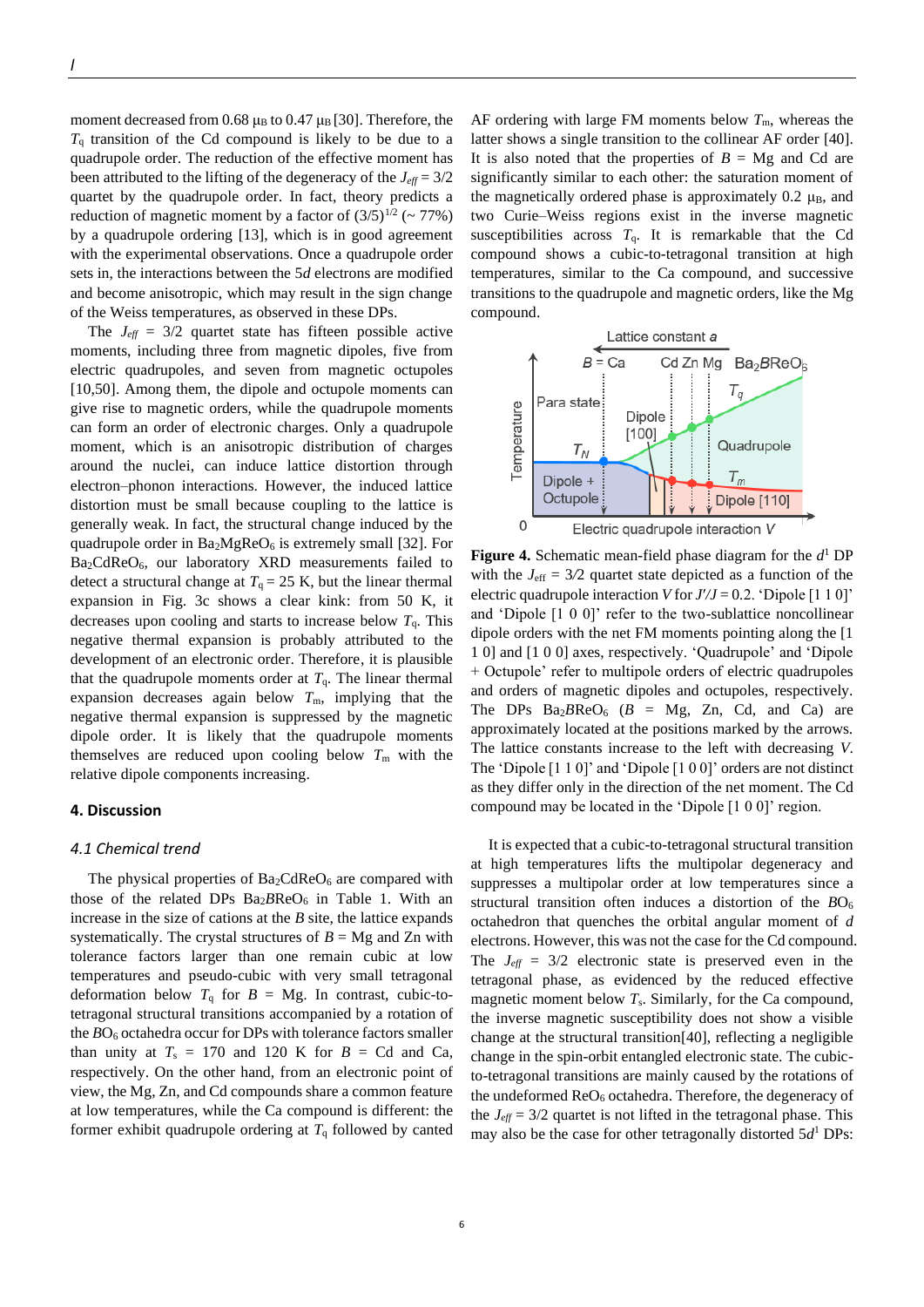considerably reduced effective magnetic moments have been reported for  $Sr_2CaReO_6$  (0.74  $\mu_B$ ) [40] and  $Sr_2MgReO_6$  (0.80  $\mu$ <sub>B</sub>) [51]. Thus, multipolar orders derived from the spin–orbitentangled  $J_{\text{eff}} = 3/2$  state should occur not only in cubic DPs but also in tetragonal DPs.

### *4.2 Electronic phase diagram*

Finally, the variation of the ground states in this DP family is discussed based on a phase diagram obtained by the meanfield theory. G. Chen et al. constructed a phase diagram for spin–orbit-entangled DPs with the  $d<sup>1</sup>$  electronic configuration. They introduced three types of interactions [10,12]: the nearest-neighbour AF exchange *J*, the nearest-neighbour FM exchange *Jʹ*, and the electric quadrupole interaction *V*. Figure 4 shows a schematic phase diagram as a function of *V* at a fixed *Jʹ*/*J* of 0.2. In a region with relatively large *Jʹ* and *V*, there is a noncollinear magnetic order with [1 1 0] anisotropy (Dipole [1 1 0]) as the ground state and a quadrupole ordered phase at high temperature, which is the precise observation in case of the Mg compound. It is emphasised that the quadrupole order should exist above Dipole [1 1 0] because the former is required to stabilise the latter. On the other hand, an AF phase accompanied by an octupole order (Dipole + Octupole) is located in a region with a small *V*, which may be the case for the Ca compound. There is no other symmetry breaking above the octupole order. It is also noted that this complex order looks like a simple dipole order because the octupole component is invisible in conventional magnetic measurements. In addition, there is another noncollinear magnetic order with [1 0 0] anisotropy (Dipole [1 0 0]) between the two ground states.

Considering the correspondence between the theoretical phase diagram and the experimental results on the DPs, it is plausible that the Mg, Zn, and Cd compounds are located in the quadrupole order regime on the right of the phase diagram and the Ca compound in the octupole order regime on the left. The observed variation in the ground states is possibly caused by the subtle variations of *Jʹ* and *V,* depending on the lattice constants. The FM interactions *Jʹ* seem to be small based on the AF Weiss temperatures for the DPs. The electronic quadrupole interactions *V* should depend on the lattice constant: the larger the lattice constant, the smaller the value of *V*, which is given by  $9\sqrt{2}Q^2/a^5$ , where *Q* is the magnitude of the electric quadrupole moment. *Q* depends on the degree of hybridisation between the rhenium 5*d* states and oxygen 2*p* states, which is smaller for a longer TM–O distance. Thus, *Q* is smaller for larger *a*. For a fixed *Q*, the difference in the lattice constants results in a 16% smaller *V* for  $B = Ca$  than that for  $B = Mg$ . Consequently, as illustrated in Fig. 4, the Ca, Cd, Zn, and Mg compounds are located in the right of the phase diagram with decreasing *a* and increasing *V*. Therefore, the variations in the properties of the DPs are clearly explained by this phase diagram.

#### *4.3 Future direction*

Ba<sub>2</sub>BReO<sub>6</sub> provides an ideal material platform to experimentally investigate the physics of multipolar degrees of freedom in spin–orbit-entangled *d* electrons. In a future study, it would be interesting to observe a switching between the ground states in the solid solutions of  $Ba<sub>2</sub>CdReO<sub>6</sub>$  and  $Ba<sub>2</sub>CaReO<sub>6</sub>$ . Furthermore, the ground state of  $Ba<sub>2</sub>CaReO<sub>6</sub>$ may be tuned by applying pressure, which will reduce the lattice constant and enhance *V*, so that the phase diagram can be studied continuously. More sophisticated experiments, such as inelastic neutron scattering experiments, would reveal the excitation spectra, which would provide us with important information on the multipolar ground states of 5*d* electron systems.

## **5. Summary**

The physical properties of  $5d<sup>1</sup>$  DP Ba<sub>2</sub>CdReO<sub>6</sub> were investigated. This compound undergoes a structural transition from cubic to tetragonal at  $T_s = 170$  K, which possibly originates from the size mismatch of the metal ions. A spin– orbit-entangled  $J_{\text{eff}} = 3/2$  state is confirmed by the reduced effective magnetic moment of  $0.72 \mu_B$ , which is constant below *T<sub>s</sub>*. At low temperatures, successive transitions to a possible quadrupole order and a canted AF order with a large FM moment appear at  $T_q = 25$  K and  $T_m = 12$  K, respectively. Based on a previous work on related DP compounds, the chemical trend for  $Ba<sub>2</sub>BReO<sub>6</sub>$  ( $B = Mg$ , Zn, Cd, and Ca) was discussed. A similar cubic-to-tetragonal transition is observed for  $B = Ca$ , while the low-temperature successive transitions were similar to those for  $B = Mg$  and Zn; the Ca compound showed a different collinear AF ground state. These variations were explained by a theoretical phase diagram as a function of the electric quadrupole interaction, *V*. It is suggested that the chemical pressure from the *B* cations varies *V* so that the lowtemperature states change between an 'Dipole + Octupole' order for  $B = Ca$  and a quadrupole order followed by a dipole order for  $B = Mg$ , Zn, and Cd. The  $5d<sup>1</sup>$  DP Ba<sub>2</sub>BReO<sub>6</sub> compounds provide us with a suitable platform for systematically studying the rich physics of multipoles of 5*d* electrons.

## **Acknowledgements**

The authors are grateful to T. Yajima for the technical support during low-temperature XRD measurements. This work was partly supported by Japan Society for the Promotion of Science (JSPS) KAKENHI Grant Number JP18H04308 (J-Physics), JP19H04688, JP20H05150 (Quantum Liquid Crystals) and JP20H01858 and by the Core-to-Core Program (A) Advanced Research Networks.

## **References**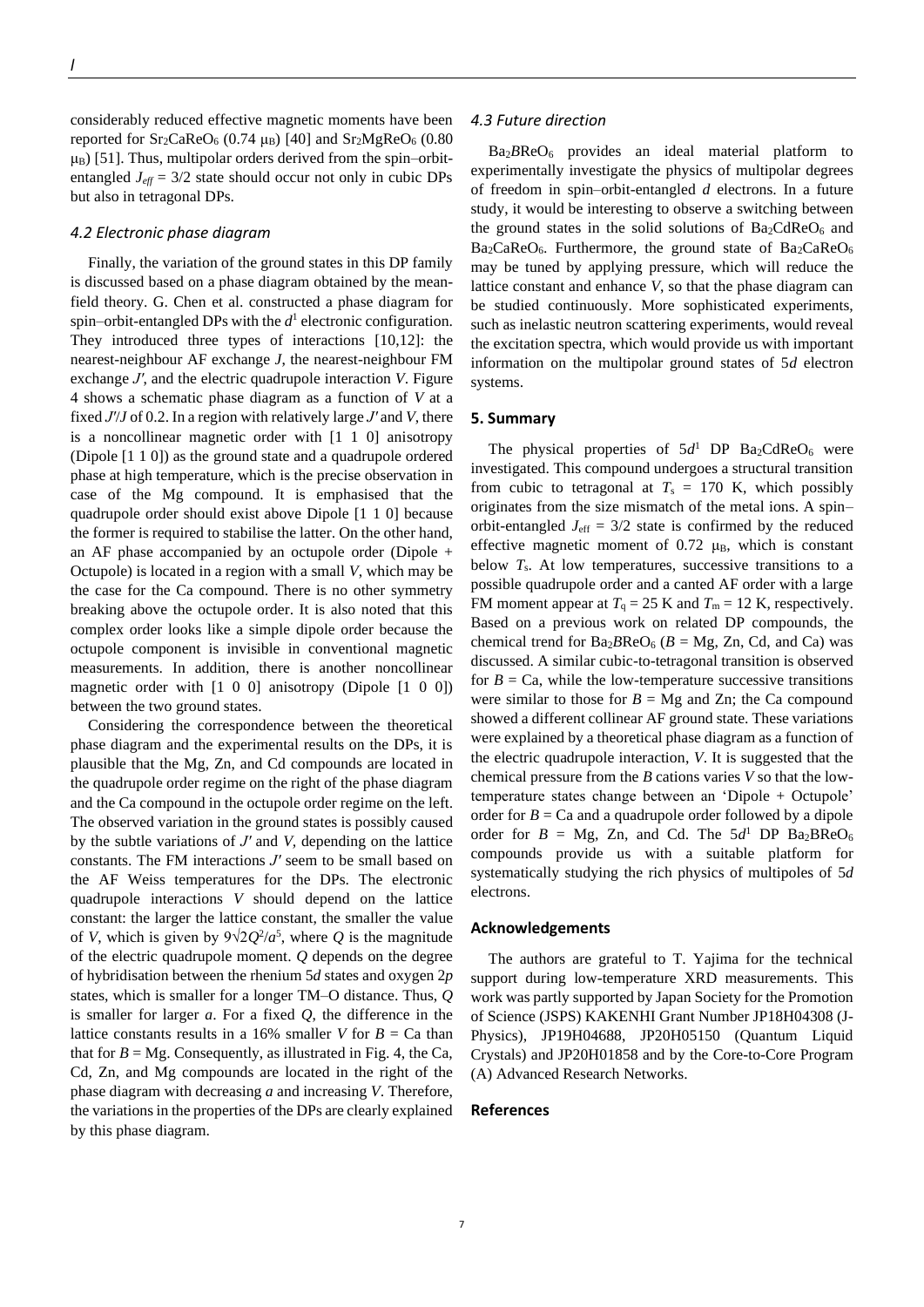- [1] Ramirez A P 1997 Colossal magnetoresistance *J. Phys. Condens. Matter* **9** 8171–99
- [2] Imada M, Fujimori A and Tokura Y 1998 Metal-insulator transitions *Rev. Mod. Phys.* **70** 1039–263
- [3] Tokura Y and Nagaosa N 2000 Orbital physics in transition-metal oxides *Science* **288** 462–8
- [4] Dagotto E, Hotta T and Moreo A 2001 Colossal magnetoresistant materials: the key role of phase separation *Phys. Rep.* **344** 1–153
- [5] Kusunose H 2008 Description of Multipole in *f*-Electron Systems *J. Phys. Soc. Japan* **77** 064710
- [6] Kuramoto Y, Kusunose H and Kiss A 2009 Multipole Orders and Fluctuations in Strongly Correlated Electron Systems *J. Phys. Soc. Japan* **78** 072001
- [7] Santini P, Carretta S, Amoretti G, Caciuffo R, Magnani N and Lander G H 2009 Multipolar interactions in *f*-electron systems: The paradigm of actinide dioxides *Rev. Mod. Phys.* **81** 807–63
- [8] Kim B J, Jin H, Moon S J, Kim J-Y Y, Park B-G G, Leem C S, Yu J, Noh T W, Kim C, Oh S-J J, Park J-H H, Durairaj V, Cao G and Rotenberg E 2008 Novel *j*eff = 1/2 mott state induced by relativistic spin-orbit coupling in Sr2IrO<sup>4</sup> *Phys. Rev. Lett.* **101** 076402
- [9] Kim B J, Ohsumi H, Komesu T, Sakai S, Morita T, Takagi H and Arima T 2009 Phase-sensitive observation of a spinorbital Mott state in Sr2IrO<sup>4</sup> *Science.* **323** 1329–32
- [10] Chen G, Pereira R and Balents L 2010 Exotic phases induced by strong spin-orbit coupling in ordered double perovskites *Phys. Rev. B - Condens. Matter Mater. Phys.* **82** 174440
- [11] Chen G and Balents L 2011 Spin-orbit coupling in *d* 2 ordered double perovskites *Phys. Rev. B - Condens. Matter Mater. Phys.* **84** 094420
- [12] Witczak-Krempa W, Chen G, Kim Y B and Balents L 2014 Correlated Quantum Phenomena in the Strong Spin-Orbit Regime *Annu. Rev. Condens. Matter Phys.* **5** 57–82
- [13] Svoboda C, Randeria M and Trivedi N 2017 Orbital and spin order in spin-orbit coupled  $d^1$  and  $d^2$  double perovskites *arXiv:1702.03199*
- [14] Paramekanti A, Maharaj D D and Gaulin B D 2020 Octupolar order in *d*-orbital Mott insulators *Phys. Rev. B* **101** 054439
- [15] Voleti S, Maharaj D D, Gaulin B D, Luke G and Paramekanti A 2020 Multipolar magnetism in *d*-orbital systems: Crystal field levels, octupolar order, and orbital loop currents *Phys. Rev. B* **101** 155118
- [16] Romhányi J, Balents L and Jackeli G 2017 Spin-Orbit Dimers and Noncollinear Phases in *d* <sup>1</sup> Cubic Double Perovskites *Phys. Rev. Lett.* **118** 217202
- [17] Khaliullin G 2013 Excitonic Magnetism in Van Vleck– type *d* <sup>4</sup> Mott Insulators *Phys. Rev. Lett.* **111** 197201
- [18] Akbari A and Khaliullin G 2014 Magnetic excitations in a spin-orbit-coupled  $d^4$  Mott insulator on the square lattice *Phys. Rev. B* **90** 035137
- [19] Meetei O N, Cole W S, Randeria M and Trivedi N 2015 Novel magnetic state in *d* <sup>4</sup> Mott insulators *Phys. Rev. B* **91** 054412
- [20] Svoboda C, Randeria M and Trivedi N 2017 Effective magnetic interactions in spin-orbit coupled *d* <sup>4</sup> Mott insulators *Phys. Rev. B* **95** 014409
- [21] Kim H-S, Im J, Han M J and Jin H 2014 Spin-orbital entangled molecular *j*eff states in lacunar spinel compounds *Nat. Commun.* **5** 3988
- [22] Jeong M Y, Chang S H, Kim B H, Sim J-H, Said A, Casa D, Gog T, Janod E, Cario L, Yunoki S, Han M J and Kim J 2017 Direct experimental observation of the molecular *J*eff = 3/2 ground state in the lacunar spinel GaTa4Se<sup>8</sup> *Nat. Commun.* **8** 782
- [23] Ishikawa H, Yajima T, Matsuo A, Ihara Y and Kindo K 2020 Nonmagnetic Ground States and a Possible Quadrupolar Phase in 4*d* and 5*d* Lacunar Spinel Selenides GaM4Se<sup>8</sup> (M = Nb, Ta) *Phys. Rev. Lett.* **124** 227202
- [24] Abragam A and Bleaney B 1970 *Electron Paramagnetic Resonance of Transition Ions | A. Abragam and B. Bleaney | 9780199651528 | Oxford University Press Canada* (Oxford, New York: Oxford University Press)
- [25] Vasala S and Karppinen M 2015 A2B′B″O<sup>6</sup> perovskites: A review *Prog. Solid State Chem.* **43** 1–36
- [26] Lu L, Song M, Liu W, Reyes A P, Kuhns P, Lee H O, Fisher I R and Mitrović V F 2017 Magnetism and local symmetry breaking in a Mott insulator with strong spin orbit interactions *Nat. Commun.* **8** 14407
- [27] Willa K, Willa R, Welp U, Fisher I R, Rydh A, Kwok W-K and Islam Z 2019 Phase transition preceding magnetic long-range order in the double perovskite  $Ba<sub>2</sub>NaOsO<sub>6</sub>$ *Phys. Rev. B* **100** 041108
- [28] Stitzer K E, Smith M D and zur Love H-C 2002 Crystal growth of  $Ba<sub>2</sub>MO<sub>5</sub>O<sub>6</sub>$  (M = Li, Na) from reactive hydroxide fluxes *Solid State Sci.* **4** 311–6
- [29] Erickson A S, Misra S, Miller G J, Gupta R R, Schlesinger Z, Harrison W A, Kim J M and Fisher I R 2007 Ferromagnetism in the mott insulator Ba2NaOsO<sup>6</sup> *Phys. Rev. Lett.* **99** 016404
- [30] Hirai D and Hiroi Z 2019 Successive Symmetry Breaking in a  $J_{\text{eff}} = 3/2$  Quartet in the Spin–Orbit Coupled Insulator Ba2MgReO<sup>6</sup> *J. Phys. Soc. Japan* **88** 064712
- [31] Hirai D, Koda A, Matsuo A, Kindo K, Yajima T and Hiroi Z 2020 Muon Spin Rotation, High-Field Magnetization, and Structural Study on a Spin–Orbit-Entangled Mott Insulator Ba2MgReO<sup>6</sup> *JPS Conference Proceedings* (Physical Society of Japan) p 011143
- [32] Hirai D, Sagayama H, Gao S, Ohsumi H, Chen G, Arima T and Hiroi Z 2020 Detection of multipolar orders in the spin-orbit-coupled 5*d* Mott insulator Ba<sub>2</sub>MgReO<sub>6</sub> *Phys. Rev. Res.* **2** 022063
- [33] Maharaj D D, Sala G, Stone M B, Kermarrec E, Ritter C, Fauth F, Marjerrison C A, Greedan J E, Paramekanti A and Gaulin B D 2020 Octupolar versus Néel Order in Cubic 5*d* <sup>2</sup> Double Perovskites *Phys. Rev. Lett.* **124** 087206
- [34] Ishikawa H, Takayama T, Kremer R K, Nuss J, Dinnebier R, Kitagawa K, Ishii K and Takagi H 2019 Ordering of hidden multipoles in spin-orbit entangled 5*d* <sup>1</sup> Ta chlorides *Phys. Rev. B* **100** 045142
- [35] Ishizuka H and Balents L 2014 Magnetism in *S* = 1/2 double perovskites with strong spin-orbit interactions *Phys. Rev. B* **90** 184422
- [36] Marjerrison C A, Thompson C M, Sala G, Maharaj D D, Kermarrec E, Cai Y, Hallas A M, Wilson M N, Munsie T J S, Granroth G E, Flacau R, Greedan J E, Gaulin B D and Luke G M 2016 Cubic Re<sup>6+</sup> (5d<sup>1</sup>) Double Perovskites, Ba2MgReO6, Ba2ZnReO6, and Ba2Y2/3ReO6: Magnetism, Heat Capacity, μSR, and Neutron Scattering Studies and Comparison with Theory *Inorg. Chem.* **55** 10701–13
- [37] Longo J and Ward R 1961 Magnetic Compounds of Hexavalent Rhenium with the Perovskite-type Structure *J. Am. Chem. Soc.* **83** 2816–8